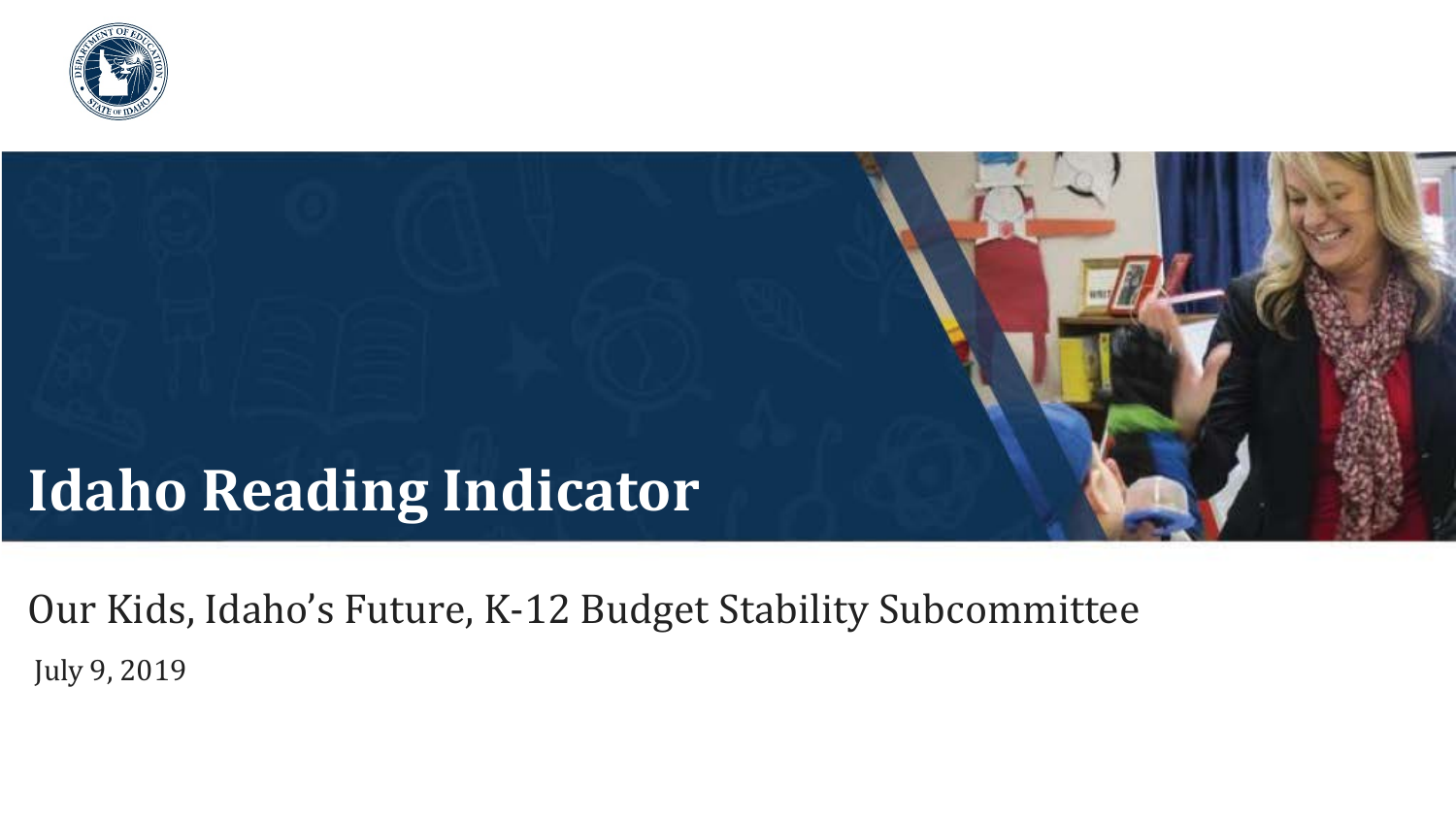| E OF IDAN |
|-----------|
|-----------|

| <b>Grade</b>    |                                                                                                                                               | <b>New IRI Subtest Legacy IRI Subtest</b>             |
|-----------------|-----------------------------------------------------------------------------------------------------------------------------------------------|-------------------------------------------------------|
| Kindergarten    | Letter Knowledge<br><b>Phonemic Awareness</b><br><b>Listening Comprehension</b><br>Vocabulary                                                 | Letter Naming Fluency*<br><b>Letter Sound Fluency</b> |
| $1$ st          | Letter Knowledge<br><b>Phonemic Awareness</b><br><b>Alphabetic Decoding</b><br>Vocabulary<br>Comprehension<br>Spelling<br><b>Text Fluency</b> | Letter Sound Fluency*<br><b>Reading Fluency</b>       |
| 2 <sub>nd</sub> | Vocabulary<br>Comprehension<br>Spelling<br><b>Text Fluency</b>                                                                                | <b>Reading Fluency</b>                                |
| 3 <sub>rd</sub> | Vocabulary<br>Comprehension<br>Spelling<br><b>Text Fluency</b>                                                                                | <b>Reading Fluency</b>                                |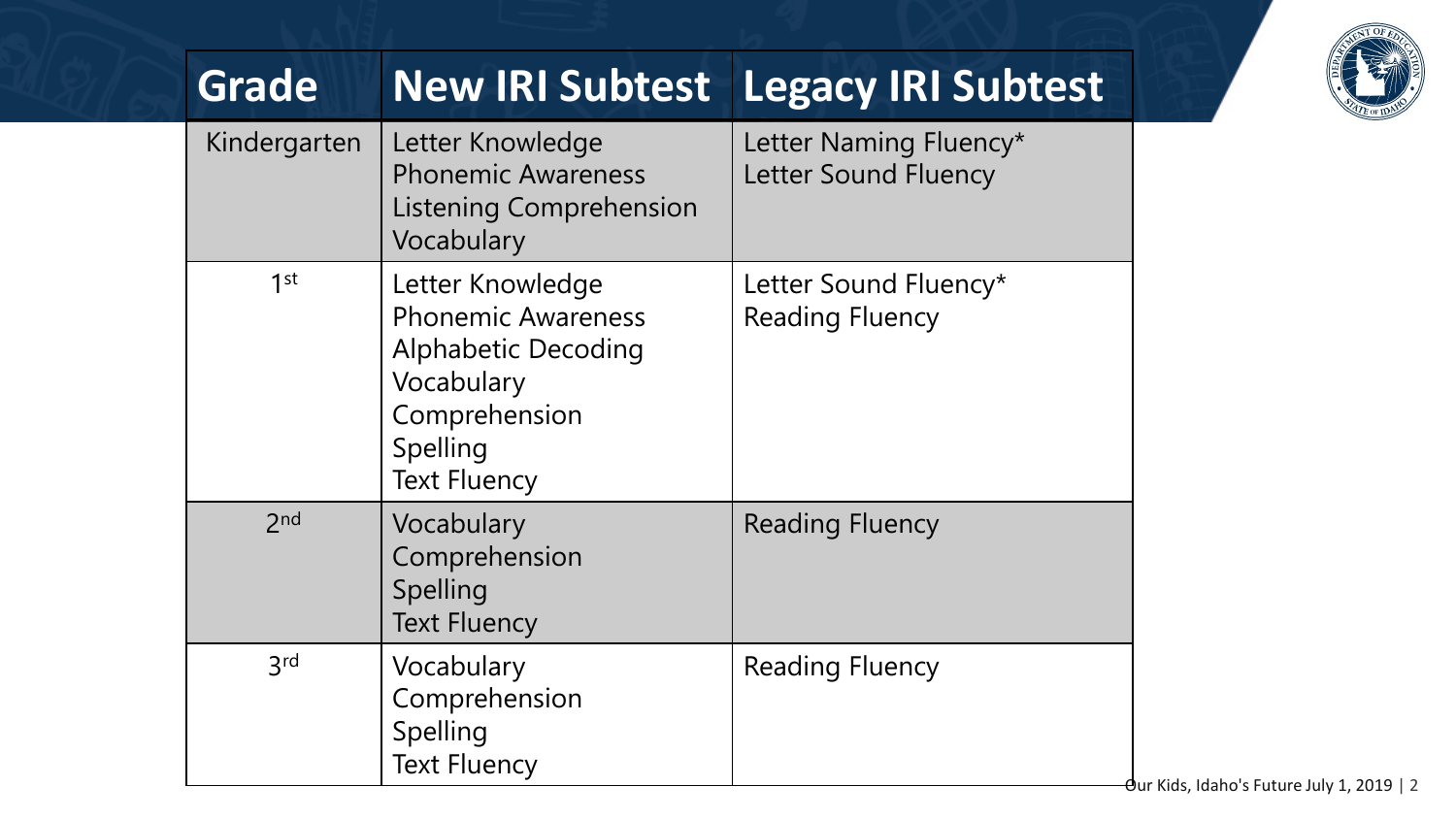## **2018/2019 Preliminary IRI Results**



### **2018-2019 Preliminary IRI Results**

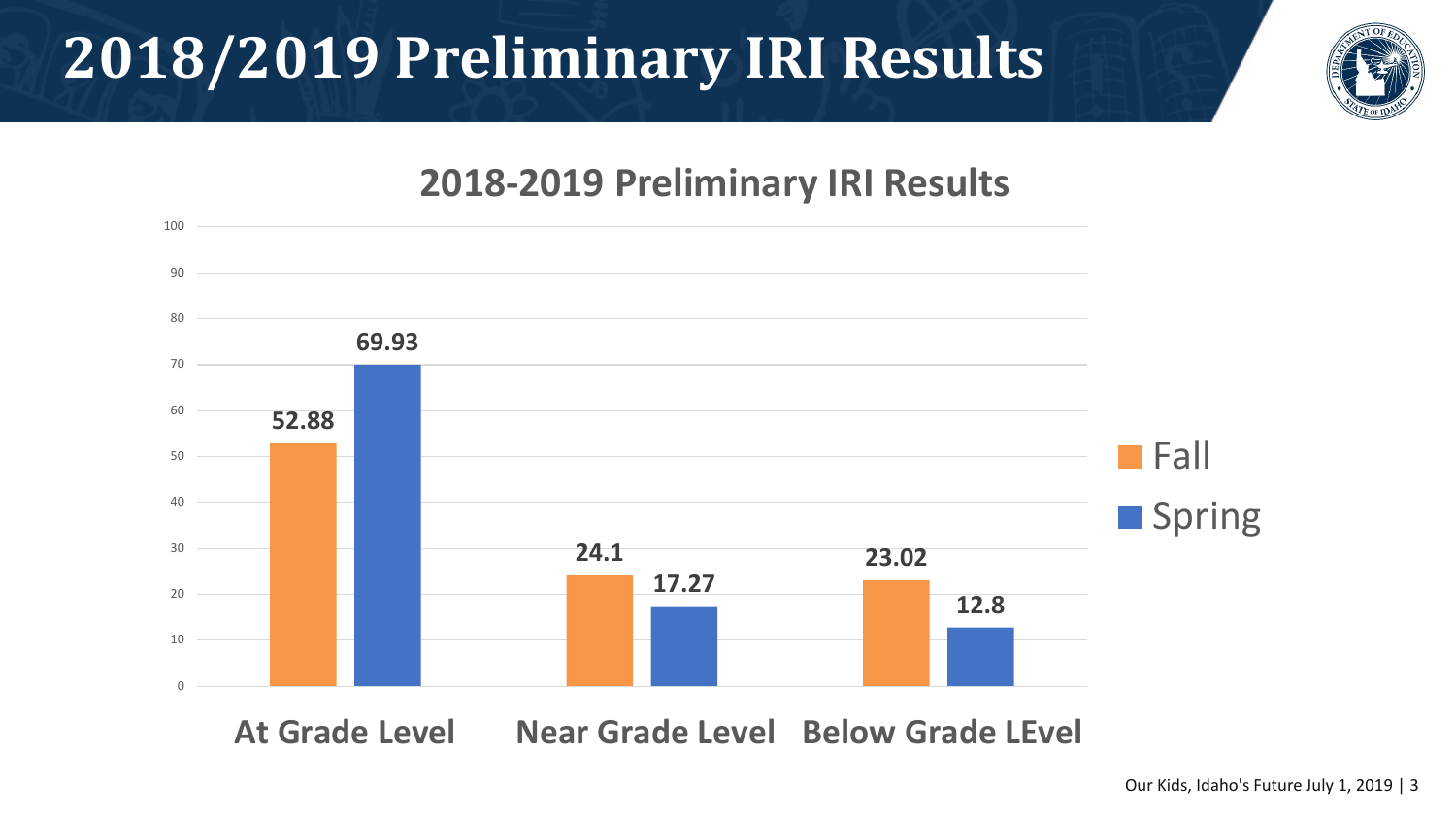# **2018/2019 Preliminary IRI Results**



**Preliminary Average (mean) fall and spring IRI scores for SY 2018-2019 among students with both tests**

|              | <b>FALL</b>    | <b>SPRING</b>  | Change |
|--------------|----------------|----------------|--------|
| Kindergarten | 178.2<br>(181) | 205.2<br>(202) | 27.0   |
| 1st Grade    | 199.6<br>(201) | 224.6<br>(219) | 25.0   |
| 2nd Grade    | 222.5<br>(220) | 241.9<br>(232) | 19.4   |
| 3rd Grade    | 238.2<br>(235) | 254.6<br>(244) | 16.4   |